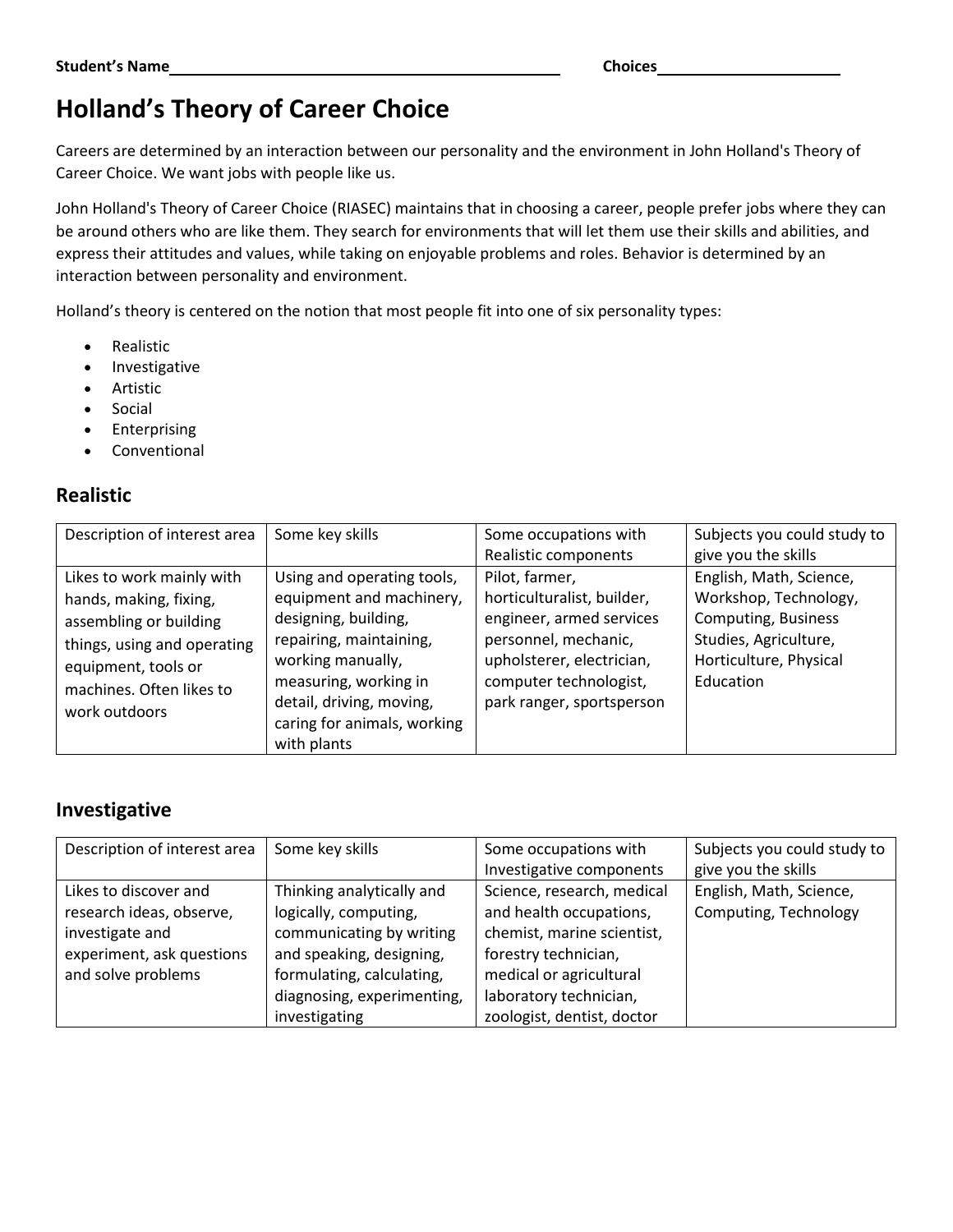### **Artistic**

| Description of interest area                                                                                                 | Some key skills                                                                                                                                               | Some occupations with<br>Artistic components                                                                                                                                                | Subjects you could study to<br>give you the skills                                                                    |
|------------------------------------------------------------------------------------------------------------------------------|---------------------------------------------------------------------------------------------------------------------------------------------------------------|---------------------------------------------------------------------------------------------------------------------------------------------------------------------------------------------|-----------------------------------------------------------------------------------------------------------------------|
| Likes to use words, art,<br>music or drama to<br>communicate, perform, or<br>express themselves, create<br>and design things | Expressing artistically or<br>physically, speaking,<br>writing, singing,<br>performing, designing,<br>presenting, planning,<br>composing, playing,<br>dancing | Artist, illustrator,<br>photographer, songwriter,<br>composer, singer,<br>instrument player, dancer,<br>actor, reporter, writer,<br>editor, advertiser,<br>hairdresser, fashion<br>designer | English, Social Studies,<br>Music, Drama, Art, Graphic<br>Design, Computing,<br><b>Business Studies,</b><br>Languages |

#### **Social**

| Description of interest area                                                                                                                                        | Some key skills                                                                                                                                                  | Some occupations with<br>Social components                                                                                                  | Subjects you could study to<br>give you the skills                                                                                 |
|---------------------------------------------------------------------------------------------------------------------------------------------------------------------|------------------------------------------------------------------------------------------------------------------------------------------------------------------|---------------------------------------------------------------------------------------------------------------------------------------------|------------------------------------------------------------------------------------------------------------------------------------|
| Likes to work with people<br>to teach, train and inform,<br>help, treat, heal and cure,<br>serve and greet, concerned<br>for the wellbeing and<br>welfare of others | Communicating orally or in<br>writing, caring and<br>supporting, training,<br>meeting, greeting,<br>assisting, teaching,<br>informing, interviewing,<br>coaching | Teacher, nurse, nurse aide,<br>counsellor, police officer,<br>social worker, salesperson,<br>customer service officer,<br>waiter, secretary | English, Social Studies,<br>Math, Science, Health,<br>Physical Education, Art,<br><b>Computing, Business</b><br>Studies, Languages |

## **Enterprising**

| Description of interest area | Some key skills         | Some occupations with          | Subjects you could study to |
|------------------------------|-------------------------|--------------------------------|-----------------------------|
|                              |                         | <b>Enterprising components</b> | give you the skills         |
| Likes meeting people,        | Selling, promoting and  | Salesperson, lawyer,           | English, Math, Business     |
| leading, talking to and      | persuading, developing  | politician, accountant,        | Studies, Accounting,        |
| influencing others,          | ideas, public speaking, | business owner, executive      | Economics, Social Studies,  |
| encouraging others,          | managing, organizing,   | or manager, travel agent,      | Drama, Computing, Text      |
| working in business          | leading and captaining, | music or sports promoter       | Information Management,     |
|                              | computing, planning     |                                | Languages                   |

### **Conventional**

| Description of interest area                                                                                                                                                  | Some key skills                                                                                                                                                                                                      | Some occupations with<br>Conventional components                                                                        | Subjects you could study to<br>give you the skills                                                                |
|-------------------------------------------------------------------------------------------------------------------------------------------------------------------------------|----------------------------------------------------------------------------------------------------------------------------------------------------------------------------------------------------------------------|-------------------------------------------------------------------------------------------------------------------------|-------------------------------------------------------------------------------------------------------------------|
| Likes working indoors and<br>at tasks that involve<br>organizing and being<br>accurate, following<br>procedures, working with<br>data or numbers, planning<br>work and events | Computing and<br>keyboarding, recording and<br>keeping records, paying<br>attention to detail, meeting<br>and greeting, doing<br>calculations, handling<br>money, organizing,<br>arranging, working<br>independently | Secretary, receptionist,<br>office worker, librarian,<br>bank clerk, computer<br>operator, stores and<br>dispatch clerk | English, Math, Business<br>Studies, Accounting,<br>Economics, Computing,<br><b>Text Information</b><br>Management |